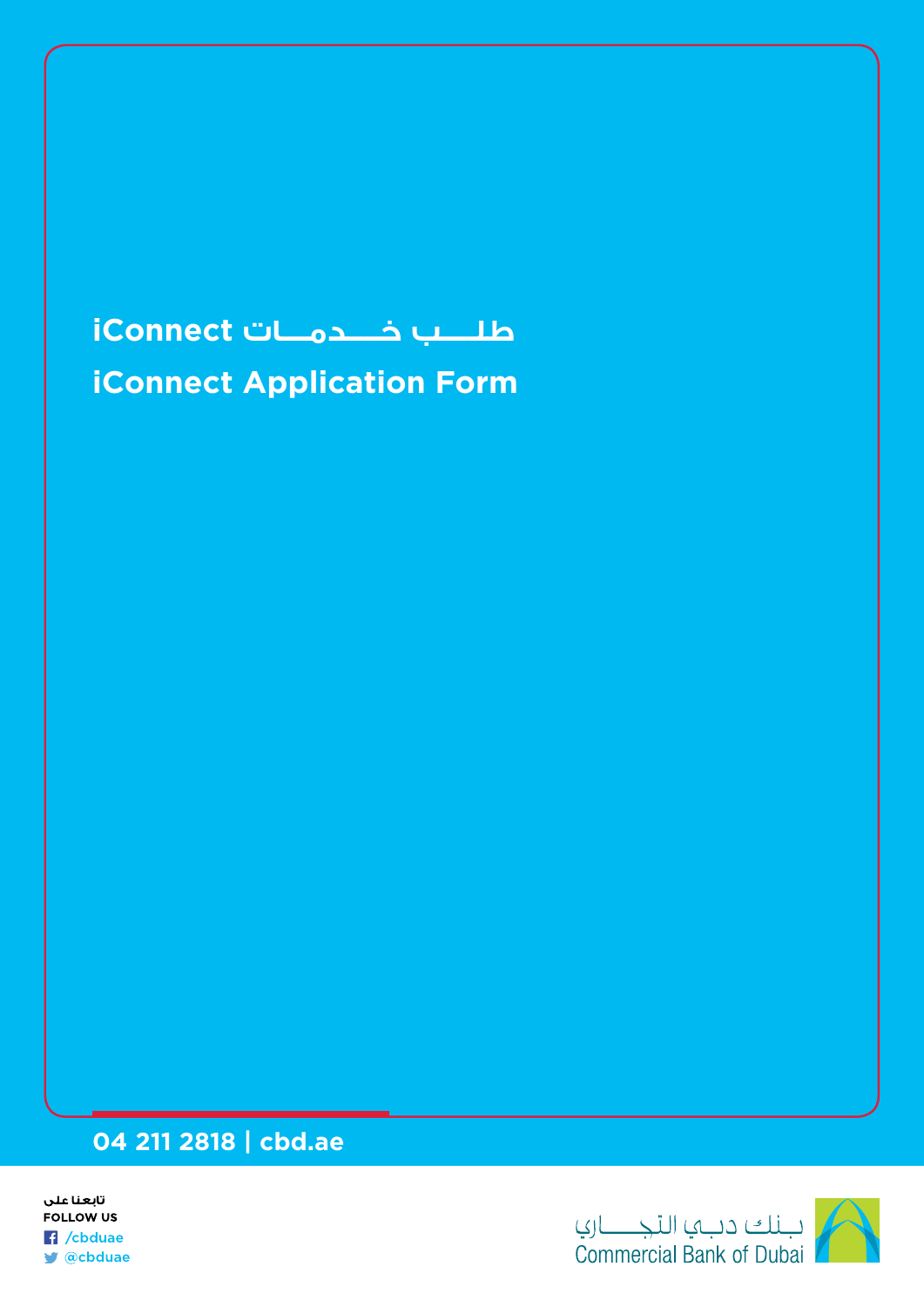## **طـلـــــب خــــــدمـــــات iConnect iConnect Application Form**



| 1. Company Details |  | 1- بيانات1اشركة |
|--------------------|--|-----------------|
|                    |  | اسم الشركة _    |
|                    |  |                 |
|                    |  |                 |
|                    |  |                 |

| 2. Company Account Details<br>(Current / Savings Account) |                                                 |                    |                                    |                                    | ٢- بيانات حساب الشركة<br>(حسابات جارية / توفير) |
|-----------------------------------------------------------|-------------------------------------------------|--------------------|------------------------------------|------------------------------------|-------------------------------------------------|
| رقم الحساب<br><b>Account Number</b>                       | اسم الحساب<br><b>Account Title</b>              | العملة<br>Currency | الاسم والتوقيع<br>Name & Signature | الاسم والتوقيع<br>Name & Signature | ختم الشركة<br>Company stamp                     |
| <b>Master/Parent Company</b>                              |                                                 |                    |                                    |                                    | الشركة الرئيسة                                  |
|                                                           |                                                 |                    |                                    |                                    |                                                 |
|                                                           |                                                 |                    |                                    |                                    |                                                 |
|                                                           |                                                 |                    |                                    |                                    |                                                 |
|                                                           | <b>Subsidiary Company 1</b><br>الشركة الفرعية ١ |                    |                                    |                                    |                                                 |
|                                                           |                                                 |                    |                                    |                                    |                                                 |
|                                                           |                                                 |                    |                                    |                                    |                                                 |
|                                                           |                                                 |                    |                                    |                                    |                                                 |
| <b>Subsidiary Company 2</b><br>الشركة الفرعية ٢           |                                                 |                    |                                    |                                    |                                                 |
|                                                           |                                                 |                    |                                    |                                    |                                                 |
|                                                           |                                                 |                    |                                    |                                    |                                                 |
|                                                           |                                                 |                    |                                    |                                    |                                                 |

| 3. iConnect User Details |                          |               | ٣- بيانات المستخدم iConnect |
|--------------------------|--------------------------|---------------|-----------------------------|
|                          | مشرف ۲ (Optional) مشرف ۲ | مشرف ا User 1 |                             |
| Name                     |                          |               | الأسم                       |
| Phone                    |                          |               | هاتف                        |
| E-mail                   |                          |               | البريد الإلكتروني           |